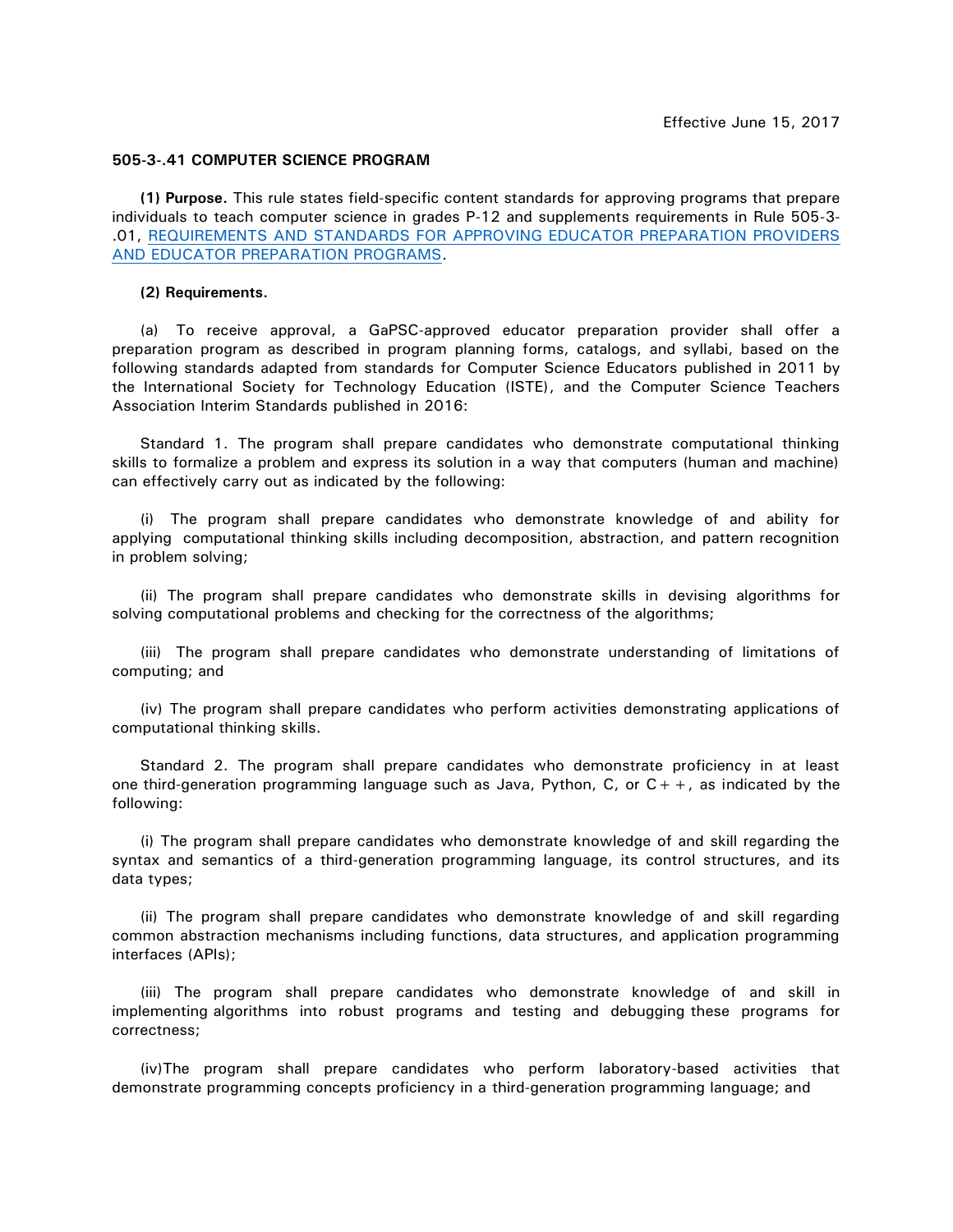(v) The program shall prepare candidates who can document a program so that others can understand its design and implementation.

Standard 3. The program shall prepare candidates who demonstrate proficiency in basic computer system components and organization as indicated by the following:

(i) The program shall prepare candidates who demonstrate knowledge of how data are represented on a computer including bits, bytes, words and binary, and both octal and hexadecimal number systems as well as conversions among them;

(ii) The program shall prepare candidates who demonstrate knowledge of main components of a computer system including CPU, OS, Memory, I/O devices, and peripherals;

(iii) The program shall prepare candidates who demonstrate knowledge of various types of storage options in a computing environment including hard drive, cloud storage, flash drives, DVDs; and

(iv) The program shall prepare candidates who demonstrate knowledge and understanding of how components of a computer system work together to produce programs and applications to solve computational problems.

Standard 4. The program shall prepare candidates who demonstrate proficiency in fundamental principles of computer networks and the Internet as indicated by the following:

(i) The program shall prepare candidates who demonstrate knowledge of network components including hardware and software;

(ii) The program shall prepare candidates who can explain how network topologies and protocols enable users, devices, and systems to communicate and collaborate with each other;

(iii) The program shall prepare candidates who can examine the factors such as bandwidth, latency, and server capability that impact network functionality;

(iv) The program shall prepare candidates who can explain the abstractions in the Internet and how the Internet functions including the assignment of IP addresses, routing, the domain name system (DNS), and the use of protocols; and

(v) The program shall prepare candidates who can explain the characteristics of the Internet and the systems built on it including redundancy, fault tolerance, hierarchy in IP addressing scheme, hierarchy in the DNS and open standards, and the influence of these characteristics on the systems.

Standard 5. The program shall prepare candidates who demonstrate proficiency in effectively and responsibly using computer applications to create digital artifacts, analyze data, model and simulate phenomena suggested by research and/or data as indicated by the following:

(i) The program shall prepare candidates who can effectively use computer applications to create digital artifacts such as audio, video, animation, presentation, and websites;

(ii) The program shall prepare candidates who can extract information from data to discover, explain, and visualize connections or trends;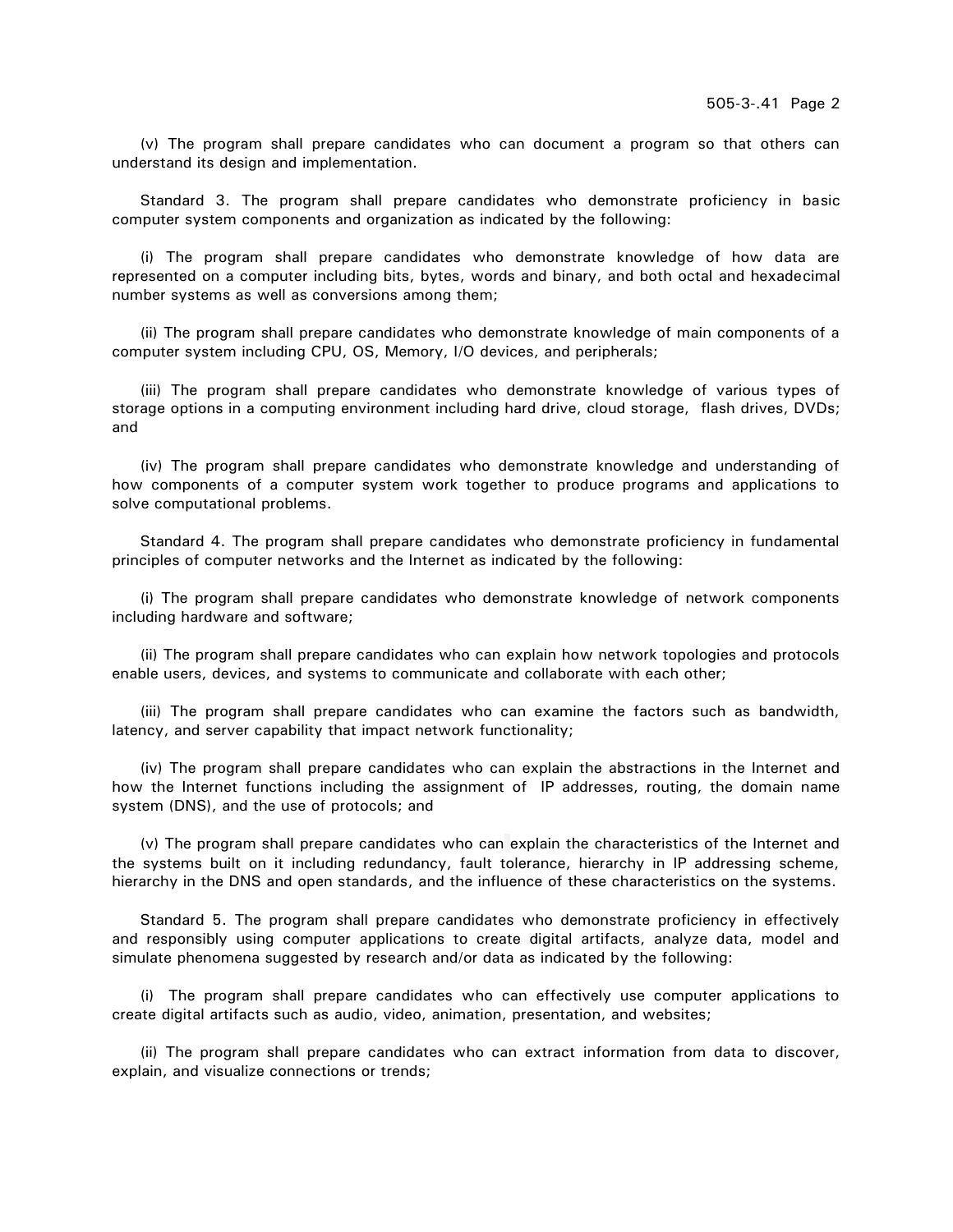(iii) The program shall prepare candidates who can create models and simulations to help formulate, test and refine hypotheses;

(iv) The program shall prepare candidates who can form a model from a hypothesis generated from research and run a simulation to collect and analyze data to test that hypothesis; and

(v) The program shall prepare candidates to use industry best practices in application development.

Standard 6. The program shall prepare candidates who demonstrate proficiency and understanding of security, privacy, and safety concerns in computer systems, networks, and applications as indicated by the following:

(i) The program shall prepare candidates who can describe main tenets of information security including confidentiality, integrity, availability, authentication, and nonrepudiation;

(ii) The program shall prepare candidates who can explain fundamental design principles;

(iii) The program shall prepare candidates who can describe types of threats and vulnerabilities to computer systems and the appropriate incident response and handling as well as imaging and backup procedures;

(iv) The program shall prepare candidates who can describe common network vulnerabilities (cyberattacks, identity theft, privacy) and their associated responses;

(v) The program shall prepare candidates who can identify safe, secure, and ethical digital behavior; use effective strategies to evaluate the quality, credibility, and validity of websites; and understand the current and future implications of careless digital decisions;

(vi) The program shall prepare candidates to educate students on their role in the prevention of cyber- bullying and to take an active role in building positive online communities; and

(vii)The program shall prepare candidates to provide students with the ability to use effective search strategies to evaluate the quality, credibility, and validity of websites.

Standard 7. The program shall prepare candidates who plan, organize, deliver, and evaluate instruction that effectively utilizes current technology for teaching computational thinking principles, computer programming and its applications as indicated in the following:

(i) The program shall prepare candidates who identify resources, strategies, activities, and manipulatives appropriate to teaching computer science including related curricular areas, professional teacher and student organizations, and careers;

(ii) The program shall prepare candidates who know how to plan and implement instruction that allows students to use computer science in problem-solving and decision-making situations;

(iii) The program shall prepare candidates who know how to plan and implement instruction using a wide range of instructional strategies for individuals and groups for a diverse student population;

(iv) The program shall prepare candidates who create and implement multiple forms of assessment and use resulting data to gauge student progress and adjust instruction accordingly;